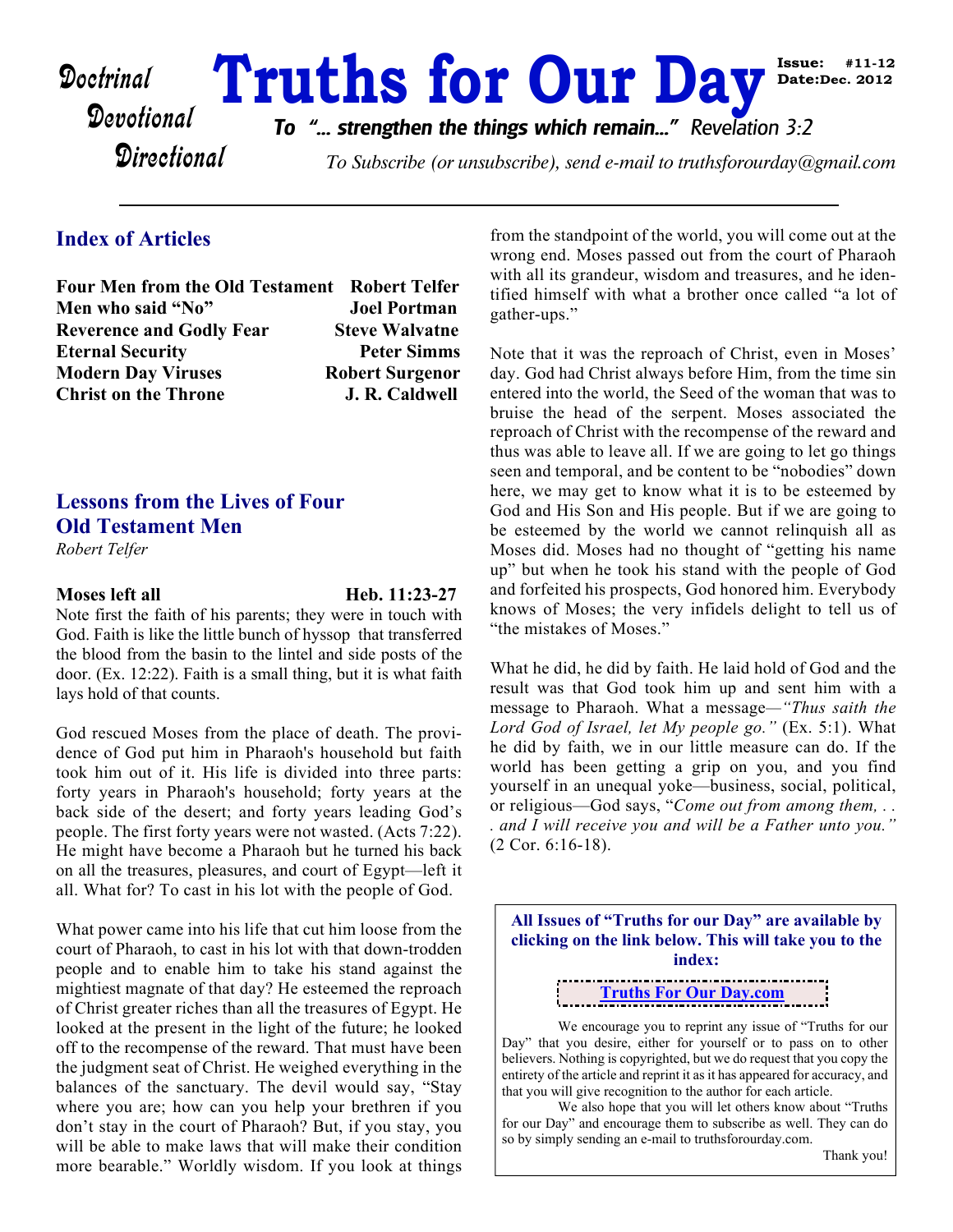#### **Joseph Endured All Gen. 37:15-22**

His brethren were filled with envy and hatred against him; in this he was a picture of the Lord Jesus. How his heart must have been breaking as he endured their cruelty. Then in Potiphar's house a plot was laid against him. He lost his reputation but he did not lose his character. Reputation is what men think us to be; character is what we are before God. Joseph, in prison, endured all patiently. (Psalm 105:17-22 , 1 Cor. 10:13. What do we endure?—Jms. 1:12. Keep looking to God. As Mr. Ross used to say, "God does not always keep our nose to the grindstone." When patience has had her perfect work, He loves to pour in the consolation as only God can do, and lift us up, as He lifted up Moses and Joseph.

#### **Jonathan Surrendered All 1 Sam. 18 :1-4**

In chapter 17 Israel was without strength, all their resources were dried up, but God's resources were not dried up. Saul was a coward when it came to facing the giant; Eliab, though taller than David, was in terror; but God had a man for the occasion, one who had learned the art of dealing with Him. When Saul said, "Thou art not able to go against the Philistine," David told him what nobody had heard before. He had overcome the lion and the bear in secret, and now he is ready to face this monster in the public arena. Young believers have to slay the lions and the bears; the lusts, the worldly desires must be overcome in the presence of God, before God will bring them out to meet other foes.

When David prevailed over the Philistine with a sling and a stone, there was one man whose soul was knit with the soul of David. This is a picture of true conversion. The battle in the valley of Elah was a foreshadowing of the cross. Jonathan surrendered all to his David. What have we surrendered to our David? He stripped himself of the robe that was upon him. What about you? Have you given up that pipe? (1 Peter 2:11). What about that jewelry? Frances Ridley Havergal was born again and in the church of England till God took her home to heaven but she laid aside her jewelry, sold it, and sent the money on. She saw that she ought to be consecrated to her divine David.

Jonathan spoke well of David, and strengthened his hand in God but the parting of the ways came. He did not go the whole length of identifying himself with David outside the camp. He fell short in that one thing. He said to David, *"Thou shalt be king over Israel and I shall be next unto thee.*" It never came to pass. God help us to have no reserves with Christ.

#### **Daniel Overcame All Daniel 1:6-8**

In one sense all God' s people are overcomers; but there is

another sense in which all are not. (1 Cor. 3:15). Daniel was one who overcame every obstacle. Some would say, "In Babylon you have to do as the Babylonians." "No," says Daniel, "I will not." Daniel was a man of purpose; so was Paul. (2 Tim. 3:10). He overcomes in the first chapter, refusing to defile himself with the king's meat. In chapter 2 he overcomes again through prayer and saves the lives of his companions and himself; even the wise men of Babylon owed their lives to him. In chapter 5, when the writing appeared on the wall, the king and all his courtiers trembled; none of them could read the writing; God's hand had written it and none but His servant could interpret it. In chapter 6 the king is entrapped into signing a decree, and then they watch Daniel. He opens his window toward Jerusalem, kneels and gives thanks to God and prays, as he did aforetime. The king is overcome, Daniel is cast into the den of lions but God is there before him. In the morning the very men who concocted the scheme against him are destroyed, and Daniel is an overcomer. Then from chapter 7 to 12, Daniel receives revelations of the mind of God.

May we be enabled to leave all, like Moses; to endure all, like Joseph; to surrender all to our David, like Jonathan; and to triumph over every difficulty, like Daniel, through our Emmanuel, God with us.

WIS 1923

**Devotion (godliness) signifies a life given, or devoted to God. He therefore is the devout man, who lies no longer to his own will, or the way and spirit of the world, but to the sole will of God, who considers God in everything, who serves God in everything, who makes all the parts of his common life, parts of piety, by doing everything in the name of God, and under such rules as are conformable to His glory.** William Law

# **Men who said "NO"**

*Joel Portman*

Young children early learn to say "No" to their parents. It's part of human nature to reject authority and they need to learn to obey and respond positively. In later stages of their development, we try to teach them to say "No" to wrong influences or desires that cross their paths. Sadly, they often say "Yes" to those things that are harmful. The basis of many programs that try to instill right practices, whether they involve sexual activities, drugs, or other wrong behavior is to seek to teach individuals to say "No" to those things that are wrong or harmful.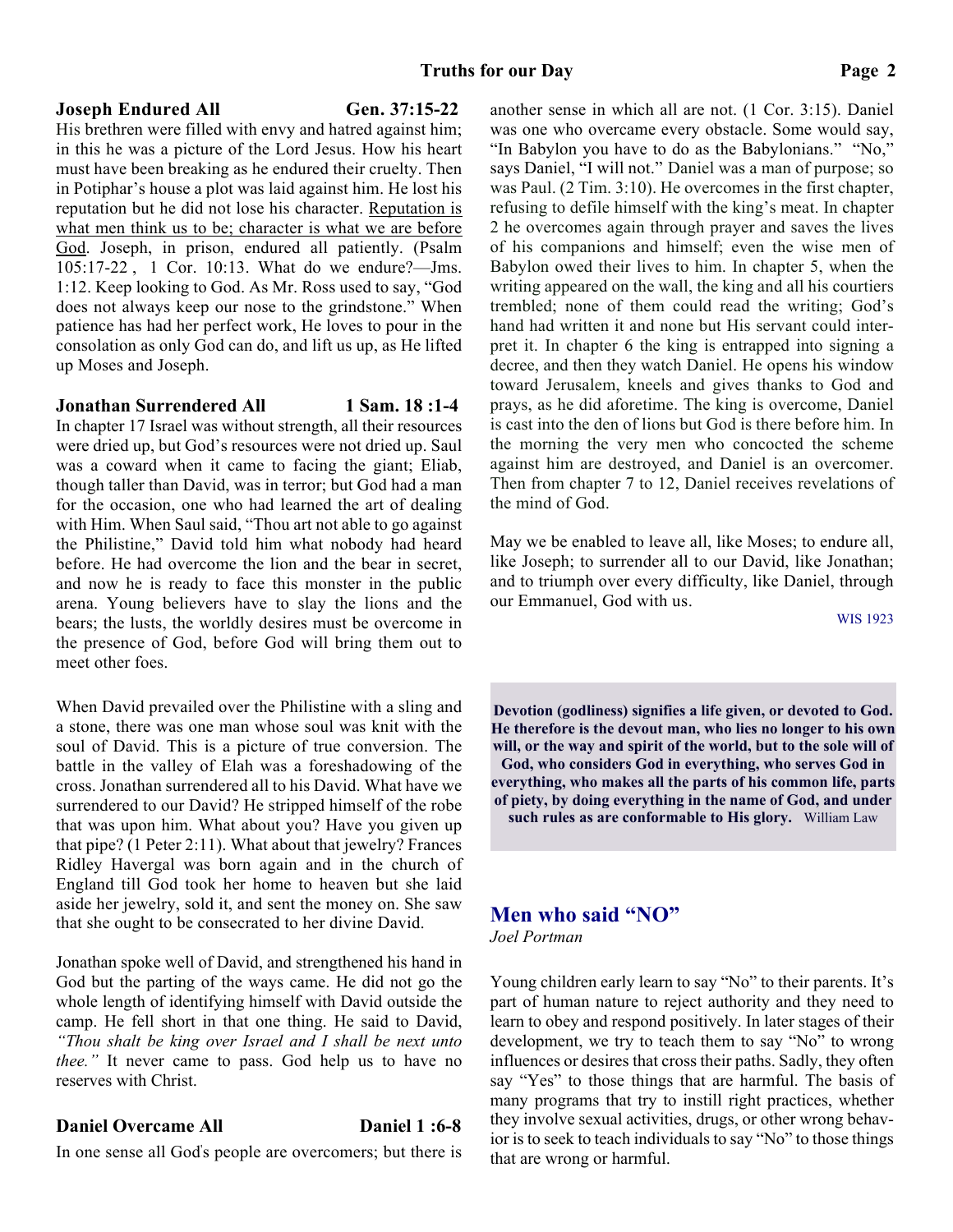A vital part of a believer's life and spiritual development is to reject those things that are wrong or contrary to God's will in their lives. We learn from Titus 2:11-12, *"For the grace of God that bringeth salvation hath appeared to all men, Teaching us that, denying ungodliness and worldly lusts, we should live soberly, righteously, and godly, in this present world. . ."* The result of that grace that has been manifested is that it produces a right response in the heart of a believer.

There is great value in saying "No." The world opposes that response; it says rather, "Don't deny yourself those pleasures, just go ahead and do them." The results are seen in many ruined lives today. Man's first sin in the garden was that he didn't say "No" to Satan, and the results have been reaped and are very apparent in the world today.

Saints need to know When, How, and Why to say "No." Notice Three examples of men who said "No" to those who were in a place of authority over them. They did so because they recognized God's authority alone. They had said "Yes" to God first of all, and they continued to do so. Saying "No" means being different from others, rejecting the normal standards of men in the world.

#### **Joseph said "No" to the Flesh . . Passions Properly Controlled Genesis 39**

Joseph had every inducement to yield to the temptation of Potiphar's wife. He was far from home and none of his family would know, he had an uncertain future, was subject as a slave, "likely others did it" in Egypt, and she was pressuring him insistently. He had natural desires, yet those must be kept under control. If not, those desires will control the person and ruin them.

He displayed absolute determination to refuse; he never allowed the thought of yielding to enter his mind. He knew that he would lose if he refused, but that was not the deciding factor. He just said "No," and kept saying it.

His purpose was not based on man's standard, but he lived as one who was conscious of God continually. *"How can I do this great wickedness, and sin against God?"* He was not one who was, like others today, governed by "situational ethics," but controlled by the constant awareness of God's will and God's holiness.

He suffered for His determination and refusal, but actually he gained. He honored God and God honored Him (1 Sam. 2:30). He proved himself to be a man that God could use, and He did! No one is a loser when they seek to honor God in their decisions and determine to refuse to yield to the control of the flesh, no matter what course it may seek to take. It is an element that is contrary and continually opposed to the Spirit of God (Gal. 5:17).

### **Naboth said "No" to the Devil . . Possessions Properly Esteemed** 1 Kings 21

Ahab and Jezebel had evil designs against him; those corrupt rulers represent the unceasing efforts of the devil and the world's system to undermine the believer's confidence in God and rob him of those priceless spiritual possessions that are part of the inheritance that He has given to them.

Just like Ahab, he will offer a believer possessions, prestige, position, power, pleasure, or any other perversion in order to cause him to yield and give up what has been received by grace, but at such a cost to God. How will you respond? It's so easy to yield and give up those things if we have not properly evaluated and esteemed them as we ought. There are those who have wasted their potential for God and ruined their usefulness in Divine service just for a little present gain. It seems, at the time, to be just as good; that was what Ahab held out to Naboth, but he wouldn't have it. It was not what He had received as an inheritance from God; *"the Lord forbid it me."*

We see that this land, to Naboth, typically represented the spiritual blessings that we have in Christ. It was not really his to sell; it belonged to God and was a part of what God had given, even as we have the stewardship of those things that really belong to God and which we must care for and use according to His will. He had a concern to pass on this inherited property to the next generation, and this, certainly, should be our deep exercise as well. Are we going to lose what we have received and not be able to pass it on to others (2 Tim. 2:1)?

Naboth was fully committed to uphold and preserve it even as he enjoyed the use of it. He never even considered the possibility of letting it go, no price could induce him to sell it, nor would he trade it. Some are quite willing to sell, or to let go, what they have received. They forget the admonition, *"Buy the truth and sell it not,"* (Prov. 23:23). If they never bought it, they will readily sell it, sometimes for almost nothing.

#### **Moses said "No" to the World . . Place and Plans Properly Directed Heb. 11:24**

It was *"when he was come to years,"* so he was now in a position to act on his own responsibility. It would be his choice, not because of exterior pressures but inward convictions. One always needs to ask, "What choices would I make if not responding to the pressures of others' opinions, acting on their convictions, or just wanting to please someone else?"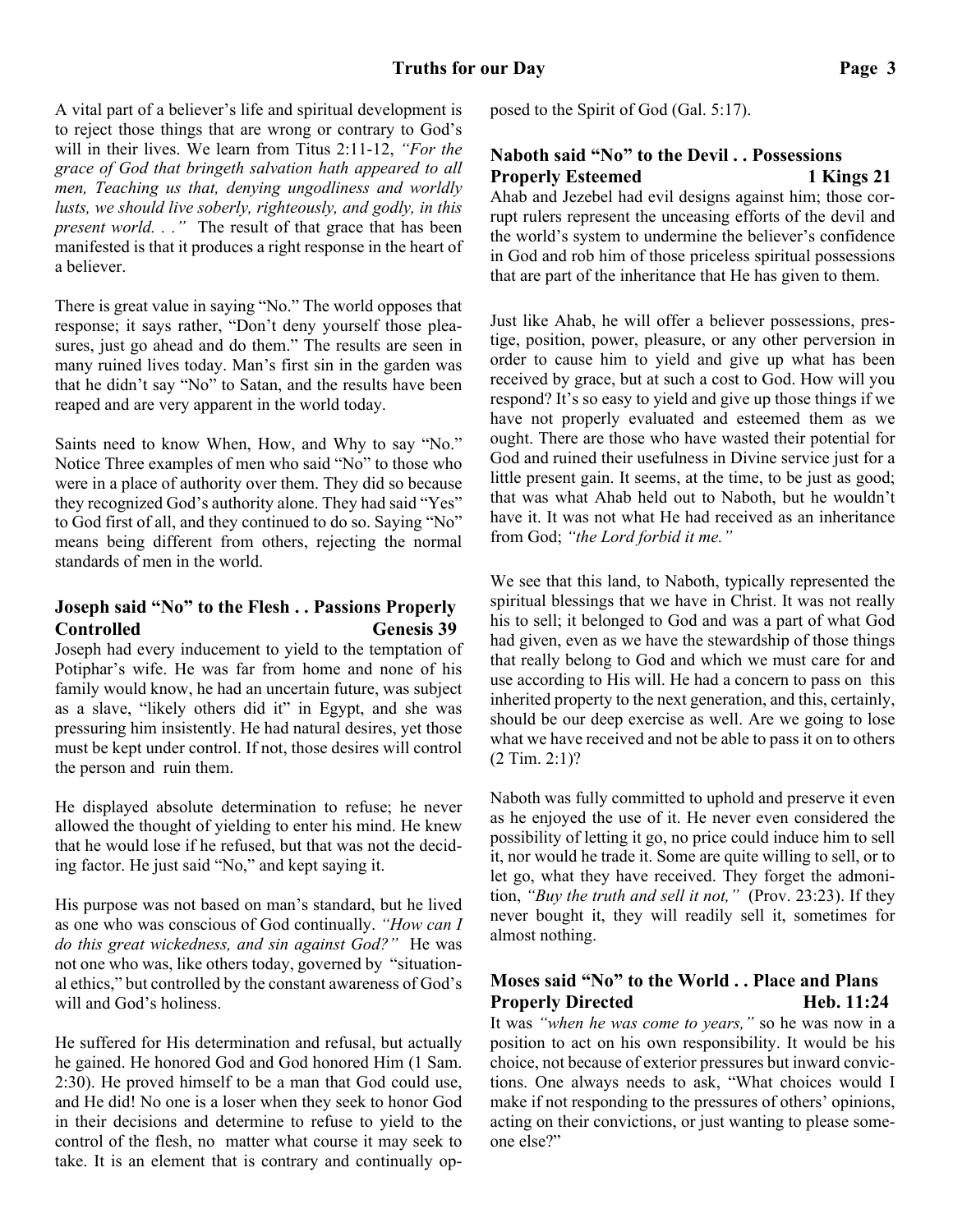All that Moses knew of divine truth was what his mother had taught him in those brief years, thus proving the great value and importance of parents instilling the truth into their children's minds and hearts when young.

Why did Moses refuse? It was because he chose. Why did he choose? It was because he esteemed. Why did he esteem? It was because he had respect to the recompense. Why did he have that respect? It was because he saw the Invisible One. It was God and God's people that filled his thoughts and molded his ambitions.

Moses never considered a place on Egypt's throne as he thought of his future. He knew where he belonged, to whom He belonged, and what he would do as a result. Never wavering in his decision, he *"forsook Egypt"* and *"endured, as seeing Him that is invisible."* Never wanting to go back, he only did so at God's command and in a different capacity than when he left.

He willingly rejected what seemed like the best, most expedient course to take, to take something better. Others likely called him a fool, since he rejected worldly advantage in order to suffer with God's people. But was it worth it? Yes, and most certainly so. The entirety of God's Word and eternity reveals the correctness of his choice and what God thinks of it. He might have had a place in Egypt's history, but his place in God's record is far greater and more important. As one responded to another who told him that he could gain a great place in the world by using his talents in that direction, "Which world?"

Without doubt, this world constantly seeks to rob believers of that which is more important and which must take priority at all costs. How many saints have been laid aside because of a weak yielding, either to the flesh, the devil, or the world. May God grant each of us to have a holy, settled determination that is the result of having gotten our eyes on Him that is invisible. Faith lays hold on the unseen and guides our pathway in those things that are seen, bringing honor to God and blessing to men.

Other men of God also said "No" and could be studied. Peter said "no" to those who forbad them to preach Jesus, Abraham said "no" to the king of Sodom in Genesis 14 and many others did the same. May God help us, in our day, to also say an emphatic **"NO"** to all that is not of God.

*We are not to fight against the flesh... we are to count it dead; we are not to fight with the world, but to separate from it; but we are to resist the devil and he will flee from us.* W. Lincoln

#### **"With Reverence and Godly Fear"**

#### *Steve Walvatne*

The prophet Malachi seems to come from nowhere. Any knowledge of him is derived from the lone prophecy bearing his name. But that's not unusual, for divine messages always transcend their messengers, unless of course, that messenger is the Word of God incarnate. Malachi's "burden" or "utterance" from Jehovah lay heavy; it was not easy to deliver. Yet he faithfully dispatched it with clarity and conviction to the Jewish remnant that had earlier left Babylon for Jerusalem with renewed appreciation and zeal for the Place of the Name and the Law of God. The remnant's sanctified intentions had plummeted, however, to where all sense of God's majesty and holiness was now lost. This incurred the stern rebuke of Jehovah through Malachi: *"A son honoureth his father, and a servant his master: if then I be a father, where is Mine honour? And if I be a master, where is My fear (or reverence)? saith the Lord of hosts unto you"* (Mal. 1:6).

In their debased state, they actually believed that anything would mollify Jehovah. Blemished offerings were shamelessly offered on the Brazen Altar. When admonished, the people seemed stunned: *"Wherein have we despised Thy Name…Wherein have we polluted Thee?"* (1:6-7). All sense of God's greatness was lost. "With declension," writes Philip Harding, "comes a lack of spiritual perception and sensitivity to the claims of God. How easy it is to maintain an outward form without realizing that there has been a loss of spiritual perception and power" (*What the Bible Teaches*: Malachi).

This lack of spiritual perception and sensitivity to God's claims strikes at the heart of our subject here. The title – "With Reverence and Godly Fear" – comes from Hebrews 12:28, where proper approach to God is prescribed. Saints have long sought to maintain these virtues, but as each generation passes, fresh evidence of erosion appears. Present day irreverence, like an avalanche, threatens to bury all semblance of spiritual propriety, leading to impoverished worship and service. Recovery will only come through the revival of "reverence and godly fear" among us.

The word "reverence" (*aidos*) in our title occurs twice in the New Testament. In 1 Timothy 2:9 it's translated "shamefacedness," referring to the "timid" or "bashful" spirit desirable in women – the attitude displayed "in the presence of majesty, whether of the emperor or of God Himself" (Spicq: *Theological Lexicon of the New Testament*). Similarly, "godly fear" (*eulabeia*) also occurs twice in the New Testament, the other occurrence being Hebrews 5:7 regarding the Lord Jesus in Gethsemane, who "when He had offered up prayers and supplications with strong crying and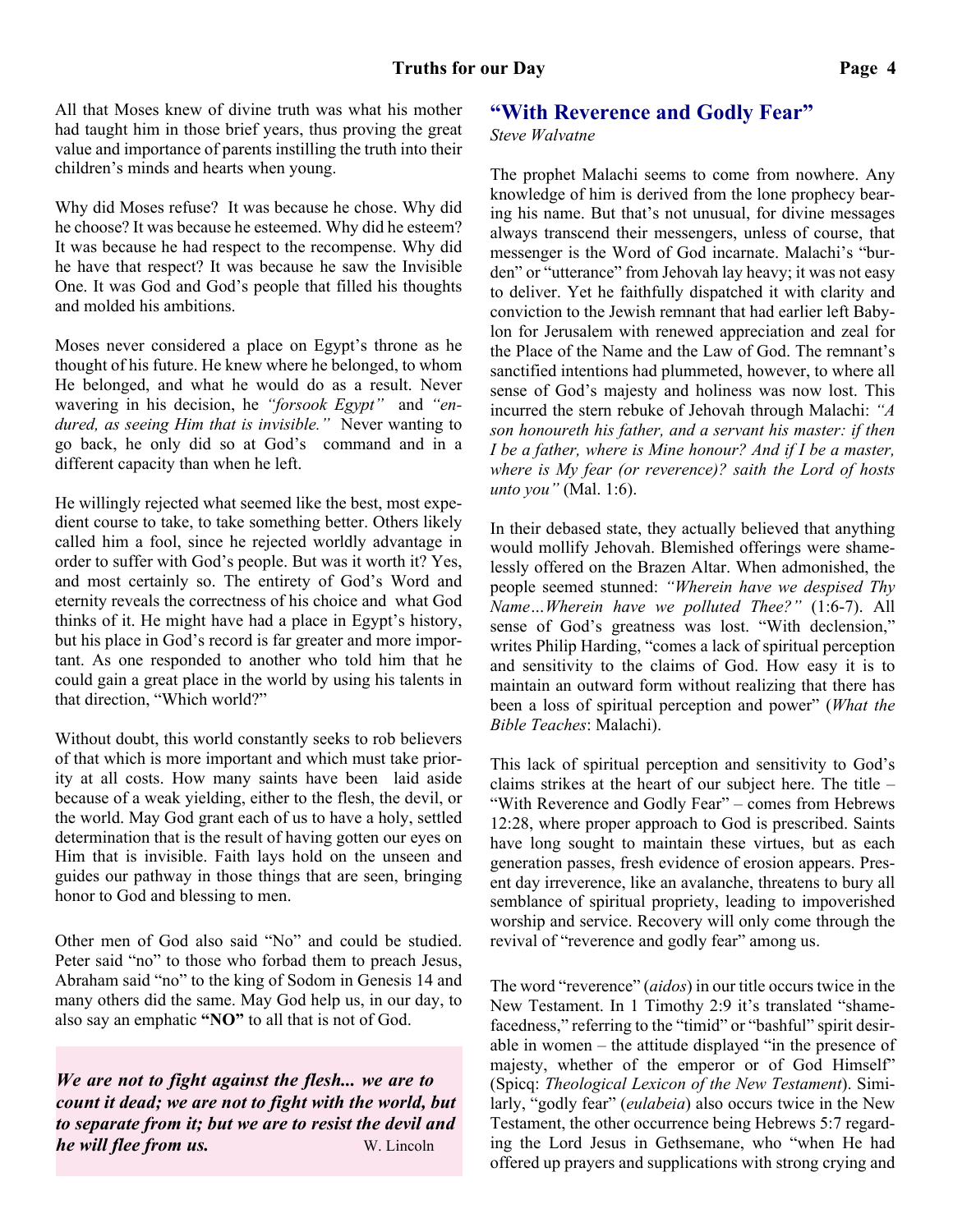tears…was heard in that He FEARED (*eulabeia*)." The word signifies "caution, circumspection, and discretion" (*Thayer's Greek Definitions*); "a wholesome regard for a holy God and His standards and requirements" (Wuest: *Word Studies in the Greek New Testament*). Robertson translates the phrase, "With reverence and awe" (*Word Pictures in the New Testament*). Such is the only "acceptable" or "agreeable" way to "pay homage" to God, "for our God is a consuming fire" (Heb. 12:29).

Our aim is to consider the subject of "reverence and godly fear" among the Lord's people. It's a broad topic affecting many aspects of Christian testimony, but we'll touch it briefly in three ways. First, we'll reflect on **(I) Our Reverence with Regard to God**; then on **(II) Our Reverence with Regard to God's Word**; and lastly, on **(III) Our Reverence with Regard to God's House**.

#### **Our Reverence with Regard to God**

No word or words can adequately describe God's majesty and holiness. While believers appreciate divine Persons in a way that's foreign to lost souls, their understanding of God remains meager at best. For who truly comprehends the omniscience, omnipotence, and omnipresence of God? Who can grasp His eternal existence or the trinity of His Person? Who can faintly measure the brightness of His glory, the purity of His throne, or the depths of His love? Surely no descendent of Adam has ventured far into these exhaustless realms! We stand back as the Psalmist and say, *"His greatness is unsearchable"* (Ps. 145:3).

An excellent tribute, however, does occur in Exodus 15:11, where Moses and Israel are found standing on the banks of the Red Sea following recent deliverance from Egypt. There, they struck up a song (the first in Scripture) that's filled with praise of the highest sort: *"Who is like unto Thee, O Lord, among the gods? Who is like unto Thee, glorious in holiness, fearful in praises, doing wonders?"* Charnock called this doxology "one of the loftiest descriptions of the majesty and excellency of God in the whole Scriptures" (*The Existence and Attributes of God*). This song's question expects no answer, for no man-made "god" or "mighty one" was (or is) remotely like Jehovah (Israel's Savior-God). Only a fool would set earth's mighty ones alongside the God of heaven as if they're comparable. As Samuel Stennett wrote:

No mortal can with Him compare Among the sons of men; Fairer is He than all the fair That fill the heavenly train.

Israel's song extolled Jehovah's supremacy. They reveled in **(1) The Uniqueness of His Person; (2) The Uniqueness of His Praise; and (3) The Uniqueness of His Power.**

#### **The Uniqueness of His Person**

*"Glorious in holiness."* Holiness is difficult to define. Like "eternity," it is best defined by itself because other words fall short. Jehovah is "glorious" – "majestic" or "magnificent" – in holiness; it's His very essence. D.A. Chadwick says "holiness" in Hebrew is "apparently suggestive of 'brightness'…something in the purity of light, in its absolute immunity from stain…a lofty remoteness" (*The Expositor's Bible*: v.1). This distinguishes Deity from humanity. The Son of God became flesh, yet was "holy" and "impeccable" – He could not sin. That wasn't true of Adam, as his fall in Eden shows. God's holiness incited "dread" in those that drew near Him in Scripture. Moses quaked "exceedingly" before God at Sinai (Heb. 12:21). Joshua "fell on his face to the earth, and did worship" (Josh. 5:14). *"Woe is me,"* was Isaiah's reaction to the heavenly throne-sitter, *"for mine eyes have seen the King, the Lord of hosts"* (Isa. 6:5). Gideon shook, saying, *"Alas, O Lord God! for because I have seen an angel of the Lord face to face"* (Jud. 6:22). Manoah and his wife saw One "very dreadful" and thought, *"We shall surely die, because we have seen God"* (Jud. 13:6, 20, 22). And John's vision on Patmos of "the First and the Last" elicited this response: *"And when I saw Him, I fell at His feet as dead"* (Rev. 1:17). The nearer one gets to God, the greater his feelings of reverence and awe become. Failure to draw near begets a casual, even arrogant spirit that explains why some are so bold and brash before Him. And it fosters unholiness – a "winking" at sin (Job 15:12). Occupation with God should bring us to our knees and be reflected on our countenances as it was with Moses (Ex. 34:30). We're to be *"obedient children, not fashioning yourselves according to the former lusts in your ignorance: but as He which hath called you is holy, so be ye holy in all manner of conversation (conduct); because it is written, Be ye holy; for I am holy"* (1 Pet. 1:14-16).

#### **The Uniqueness of His Praise**

*"Fearful in praises."* While expositors differ on the exact meaning here, the underlying thought is one of reverential praise. It brings to mind the seraphim of Isaiah 6:3, who veil their faces and feet in the divine presence, crying, *"Holy, holy, holy is the Lord of hosts."* No creature, human or angelic, can "over-praise" the triune God, or be "overreverent" when offering that praise. The Lord Jesus on earth manifested the proper tone for addressing God by reverently stating, *"O Father, Lord of heaven and earth"* (Mt. 11:25), *"My heavenly Father"* (Mt. 18:35), *"O My Father"* (Mt. 26:42), *"Abba, Father"* (Mk. 14:36), *"Our*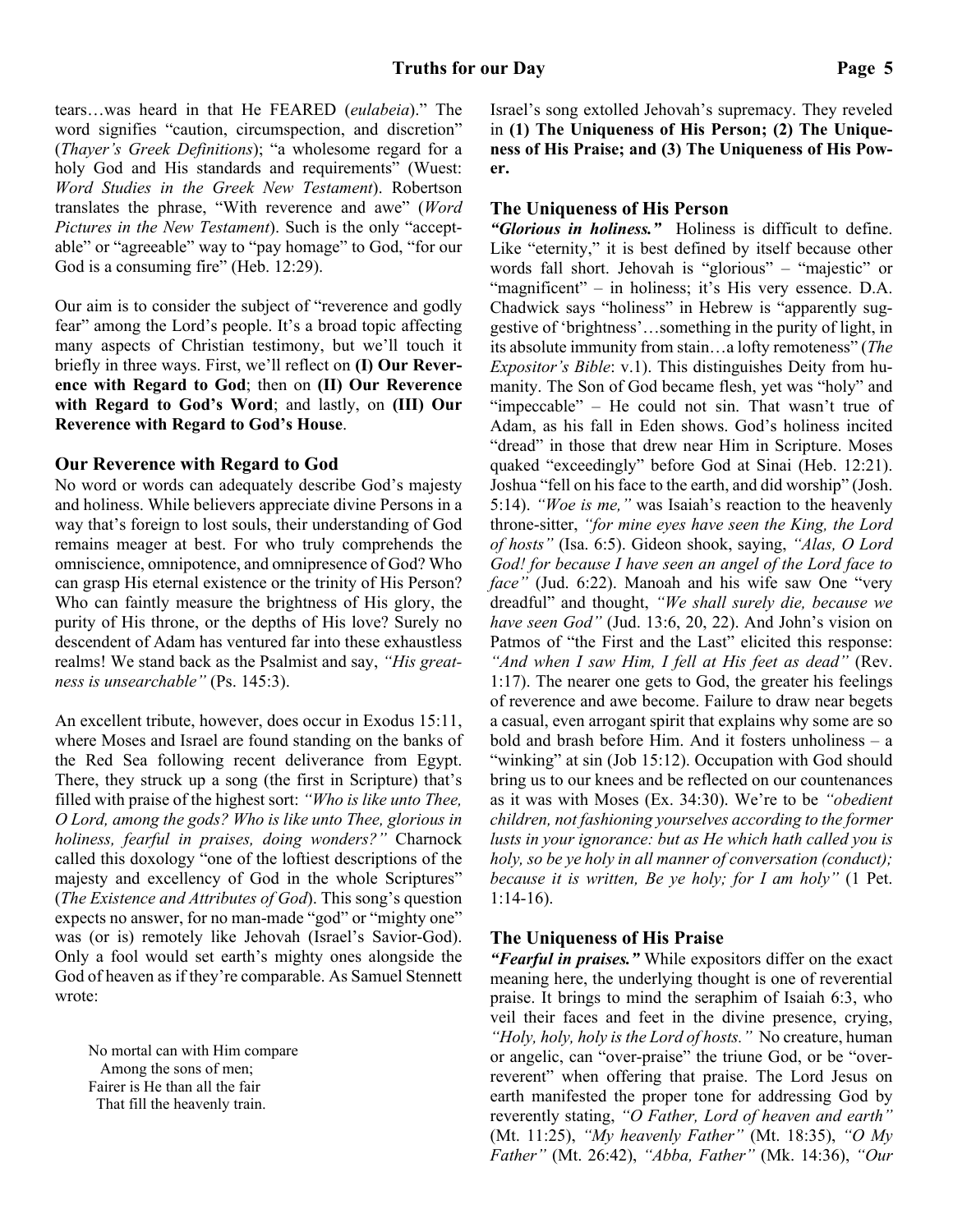*Father which art in heaven"* (Lk. 11:2), *"Holy Father"* (Jn. 17:11), and *"Righteous Father"* (Jn. 17:25). It is no light thing to approach God in prayer. We must keep our language Scriptural. For years, brethren out of deference to Deity, insisted on using the distinctive pronouns "Thou," "Thee," and "Thy" when addressing God, but now such language is being criticized by some as "archaic." Archaic? The *Merriam-Webster Dictionary* defines archaic speech as that "having the characteristics of the language of the past and surviving chiefly in specialized uses." K. L. Cooper presses this point in *Assembly Testimony* (May/June 1997) stating, "There can be nothing more special than speaking to God in prayer." He adds, "Every opportunity should be taken to show He is superlatively different…" J. Sidlow Baxter agrees, saying, "Is it not better to preserve the archaic 'Thou' and 'Thee' in publicly addressing the Triune Deity, than to use the recently popular 'You'? The former **does add** to reverence if only by the distinction which it makes between speech to others and our address to God" (*Rethinking Our Priorities*). At a time when respect for all authority is waning, these practices shouldn't be eliminated, but fortified. Hymns are another concern. A "hymn" is "praise," yet many modern hymns fall dreadfully short, exhibiting little reverence for God. We need to reject these and embrace the Psalmist's word: *"Worship the Lord in the beauty of holiness"* (Ps. 29:2).

#### **The Uniqueness of His Power**

"Doing wonders." Israel had witnessed God's "wonders" in His multiple judgments against Egypt. No person, however great, could deny their impact. And when escape seemed hopeless at the Red Sea, God's "right hand" dashed the enemy to pieces (15:6). *"With the blast of Thy nostrils,"* sang Israel, *"the waters were gathered together, the floods stood upright as an heap…Thou didst blow with Thy wind, the sea covered them: they sank as lead in the mighty waters"* (15:8, 10). The unique authority and power of God as witnessed in His wonders is evident throughout creation. Yet, as great as these wonders are, they cannot eclipse God's power to redeem. A work of infinite magnitude was required to unshackle bound sinners. Samuel Davies captured this thought when he wrote:

Great God of Wonders! All Thy ways Display Thine attributes divine; But the bright glories of Thy grace Above Thine other wonders shine: Who is a pardoning God like Thee? Or who has grace so rich and free?

These riches in grace extend to the believer's life also. Paul spoke of *"the exceeding greatness of His power to usward who believe***,** *according to the working of His mighty power, which He wrought in Christ, when He raised Him from the dead, and set Him at His own right hand in the heavenly* *places"* (Eph. 1:18-20). Many can attest to "Red Seas" in life that miraculously parted. David said, *"By Thee I have run through a troop; and by my God have I leaped over a wall"* (Ps. 18:29). The English preacher, John Flavel, remarked that "man's extremity is God's opportunity" (*Varieties of Religious Experience*). A healthy recognition of God's power in doing wonders is humbling and leads to "reverence and godly fear." Humanism is the curse of our day – it is anti-God. If Christians allow it to affect their thinking, then they'll forfeit divine power in their testimony. We dare not limit God's sovereignty, whether it be in the deliverance of lost souls or in the maintenance and eventual glorification thereof.

**When the mind and heart is set upon anything more than God; when anything is more valued ...anything more trusted, more loved, or our endeavors more for any other things than God, then we are guilty of soul idolatry.** David Clarkson

#### **Eternal Security of the Believer**

*Peter Simms* 1 John 5:11,13,18: Heb. 5:9; Col.3:3; Rom. 8:1

There are many believers in the Lord Jesus Christ who do not live in the full enjoyment of their salvation. They live in constant fear that they have not believed correctly or sufficiently, resulting in their fear of perhaps not being saved at all. Then there are those who fear that they may lose their salvation because of some failure in their life, etc. In this article we shall seek to reassure all that such fears are groundless. If one has truly trusted Christ for his salvation, it is eternally sure and the soul is eternally secure. When our Lord does something it is done to perfection, He leaves no cracks, as it were, that we might fall through, and so perish. The "falling away" doctrine is an affront to the Lord Jesus as to His ability to be a real true Savior in every sense of the word.

#### **Two Important Verses:**

**Heb. 5:9** *"And being made perfect, (*or qualified *"G P Goodspeed," He became the author* (Christ is not merely the formal cause of our salvation. He is the concrete and active cause of it. He has not merely caused or effected it, He is, as His Name, "Jesus," implies, our salvation itself, (Lk 2:30; Lk 3:6. *W E Vine*) *of eternal* (an adjective describing the kind of of salvation) *salvation unto all them that obey* (a present, active, participle) *him"* (Acts 17:30)**.** The word "obey" is the same word as "to hearken" in Acts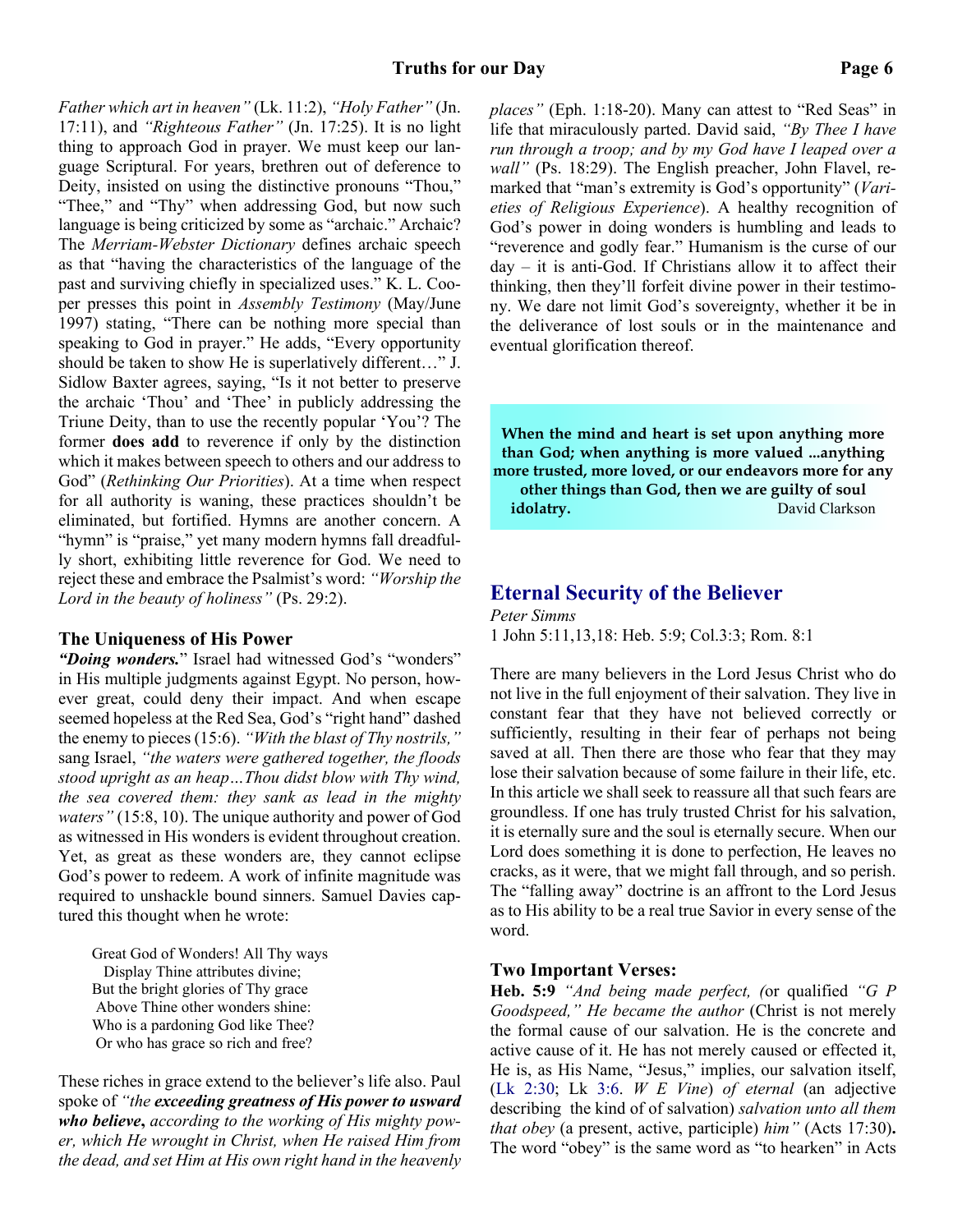#### **Truths for our Day Page 7**

12:13. It's the idea of responding to a call, but does not necessarily mean, though, that ever after Rhoda would without fail respond to every knock on her door. Upon obeying the gospel, and not a second before we do, the Lord Jesus become responsible for our eternal salvation. As we did nothing to obtain it, neither do we do anything to keep it. He is our "salvation," for our life is hid with Him in God*.* (Col.3:3)*.*

1 John 5:18: *"We know that whosoever is born of God sinneth not* (does not practice sin, 1 John 3:6,8)*, but He* (Christ) *that is begotten of God, keeps him,* (Heb.7:25) *and that wicked one touches him not"* (or cannot lay hold of and reclaim him again, Lk 22:31-32. . . Williams Trans, RSV, NEB). AMS Gooding suggested the same meaning in dealing with this verse..

#### **Some things a Christian can lose**

1. His enjoyment of fellowship with God (1 John 1:7-10)

2. His reward (1 Cor. 3:15)

3. His usefulness in God's service "*a castaway"* (1 Cor. 9:27)

#### **Some Things that Give Assurance 1. A Believer Has Eternal Life**

Rom. 6:23 says, *"The gift of God is eternal life, through Jesus Christ our Lord."* This eternal life which we receive by faith as a gift, is the resurrection life of Christ (Col. 2:12-13, 3:1-3), is just as eternal as Christ is, and it's outside the realm and reach of destruction or dissolution (Rom.8:1). It is not a prize which we have earned, but an undeserved gift. Our salvation involves three things (even though we may not realize it at that moment)

1. Our dying with Christ (Col. 2:20. The "if" is the "if" of affirmation not of doubt),

2. Our burial with Christ, (Rom. 6:4)

3. Our resurrection with Christ (Col. 3:1... affirmation not of doubt). If it were possible for you to lose your salvation, then it stands to reason that the whole process of regeneration must in fact be reversed, and you be put back where you started as a sinner in Adam, once again sharing his life and death.

**2. Christ is the anchor of our souls** (Heb. 6:18-20). A Christian is not like an anchor-less ship left adrift at sea, tossed by the waves to probable disaster. Rather, our souls are well anchored in heaven, and that anchor is none other than the Lord Jesus Christ, who is both sure and steadfast. We often sing*,*

*We have an anchor which keeps the soul, Steadfast and sure while the billows (of doubt & opposition) roll"*

Who, or what, can tear the anchor of our souls free from

within the veil? That something, whatever it is, would need to be strong enough to dislodge Christ from within the veil (heaven), and sink both of us into hell, which, of course, is an utter impossibility.

#### **3. Rom. 8:31-35** *"What shall we say then to these things?"* Rom.8:31 **"No opposition"** For if God be for us, who can be against us?.

Rom.8:33 "**No accusation"** Who shall lay anything to the charge of God's elect? It is God who justifies.

Rom.8:34 "**No condemnation"** Who is he that can condemn us? While Christ is interceding for us.

Rom.8:35 "**No separation"** Who can separate us from the love of Christ?

Should we not all shout and sing **"Hallelujah what a Saviour."**

## **All of Grace**

God of all grace, we bow the knee, With grateful hearts to worship Thee; Our deepest need has been supplied, Through Christ our Savior crucified.

It was Thy work to bring us near, To Thee we venture without fear; Sin's guilt removed through Jesus' blood, Perfect we stand before our God.

Thy matchless grace worked in us still, To bring obedience to Thy will; Baptized in water, we proclaimed, Subjection to that Holy Name.

The grace of God brought us to see, The place of gath'ring, Lord, to Thee; With other saints of precious faith, By Thy blest Word, to seek Thy face.

In joys and blessings of this life, Mid grievous trials often rife; Thy grace has kept us all the way, We praise Thee, Lord , for every day.

Until we're gathered at His feet, We'll always need the Mercy Seat; When then beyond the starry blue,

"Thy grace, Oh Lord, has brought us through."

JNP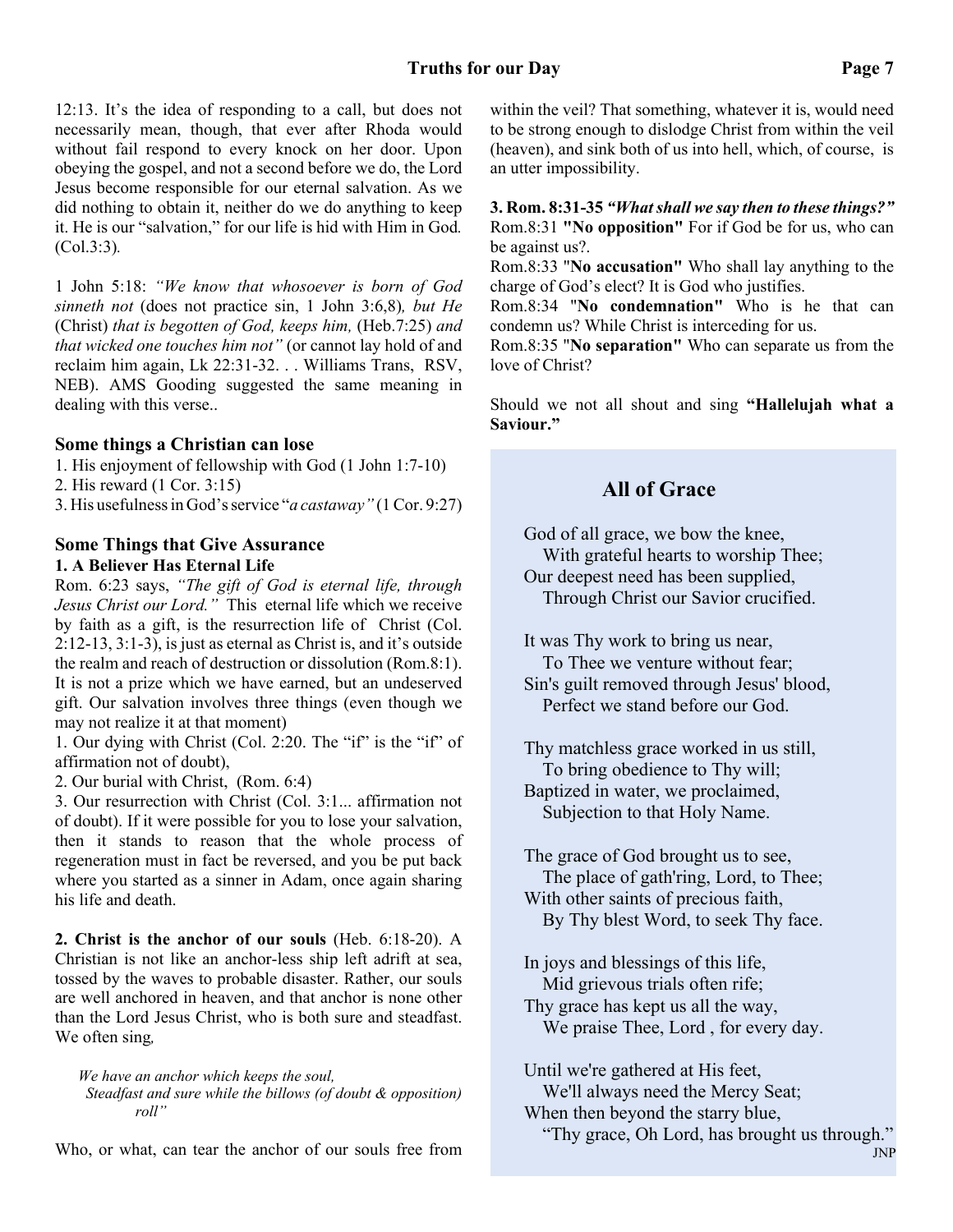#### **Truths for our Day Page 8**

#### **Modern Day Viruses**

*Robert Surgenor*

We heartily sing, "When the roll is called up yonder, I'll be there." But what about the assembly meetings? Can we sing, "I'll be there?" What about saints that only attend the breaking of bread meeting? Older preachers defined them as **SMO's,** meaning **S**unday **M**orning **O**nly. They were also described as "Seventh Day Adventists," meaning that they made their advent to the hall once every seven days – they were "**S**unday **M**orning **O**nlys."

A farmer in Iowa reminisced to me about the former "Oliver Smith days" when the saints had to hitch up the horse to the sleigh in sub-zero weather to attend the meeting, wrapped in blankets in an effort to keep warm. The whole assembly was gathered together on such occasions, and nobody stayed home. Then he said, "Today we have self-starting automobiles, heaters, snow treads and what not, yet, unlike the former days, many are not at the week-night meetings." The winters were colder back then, and people had less of this world's goods, but their hearts were warmer than those of today. Years ago, an old Scots sister was asked, "Granny, how come you are always here, you never seem to miss a meeting?" The saintly sister replied, "Me heart's already here and me feet just follow." Good for her! Can you say the same?

However, there are legitimate reasons for not attending assembly meetings. Listed are a few of the most prominent reasons.

**(1)** Not physically able. There is however a strange sickness diagnosed as "meeting sickness" where the victim cannot get out to the meeting, yet never misses getting to his place of work.

**(2)** Severe weather conditions.

- **(3)** Shift work.
- **(4)** Away on business.
- **(5)** A funeral.

**(6)** An evangelist pioneering in the gospel, far away from any assembly.

#### **Viruses that Cause Unfaithfulness in Attendance**

**1.** The virus of **Wrong Concept** in that they are ignorant of what an assembly really is. God likens the assembly to a human body, no independency, no monopoly, but rather a mutual dependency, one of another. Just as the human body needs all of its members to function properly, so all are needed at assembly gatherings. Read 1 Corinthians 12.

**2.** The virus of **Self-Interest.** This poison permeates the whole body, and if not immediately checked, will cause the saint to become self-centered and selfish. This virus was seen in Ezra's day when the prophet Haggai declared, *"Is it time for you, O ye, to dwell in your cieled houses, and this house lie waste?"* (Haggai 1:4). He was speaking of the house of God under construction at the time. The workers had ceased.

**3.** The virus of **Poor Example, or Training.** Parents set examples for their children. When God saves a child, how can you expect that child to be faithful to the testimony if its parents frequently miss meetings without a legitimate excuse? Elkanah and Hannah were a faithful and praying couple. They went up yearly to worship and to sacrifice before the Lord (1 Samuel 1:3). They produced a son of like nature – Samuel.

Hezekiah had a godly mother who influenced him for good. He repaired God's house in the first month of his reign (2 Chronicles 29:1–3).

**4.** The **Sandwich** virus. Have you ever been in a "sandwich meeting" –a hymn and a prayer, a hymn and a prayer,and a hymn and a prayer throughout the whole meeting? Not only this, have you ever seen "sandwich parents?" The father is at the meeting, but not the mother. The next time, the mother is at the meeting, but not the father. The parents take turns in attendance. What's the problem? It's the child! Instead of bringing their child, or children, one parent stays home to baby sit. This is a strange malady that leaves the child in ignorance regarding God's house. It is a denial of Ephesians 6:4, *"bring them up in the nurture and admonition of the Lord."*

In king Jehoshaphat's day a great prayer meeting was held. Notice who attended. *"And all Judah stood before the LORD, with their little ones, their wives, and their children"* (2 Chronicles 20:13). Notice the great Bible-reading in Ezra and Nehemiah's day. *"And all the people gathered themselves together as one man into the street that was before the water gate; and they spake unto Ezra the scribe to bring the book of the law of Moses, which the LORD had commanded to Israel. And Ezra the priest brought the law before the congregation both of man and women, and all that could hear with understanding"* (the children) (Nehemiah 8:1–2).

We must admit, it can be a chore to get the little ones ready and "haul them off" to meeting, then make them behave when they are there, then rush them home and get the tired little ones ready for bed. This is work, really work! However, God promises, *"them that honour Me I will honour, and they that despise me shall be lightly esteemed"* (1 Samuel 2:30).

**5.** The virus of **Neglect.** When one neglects private prayer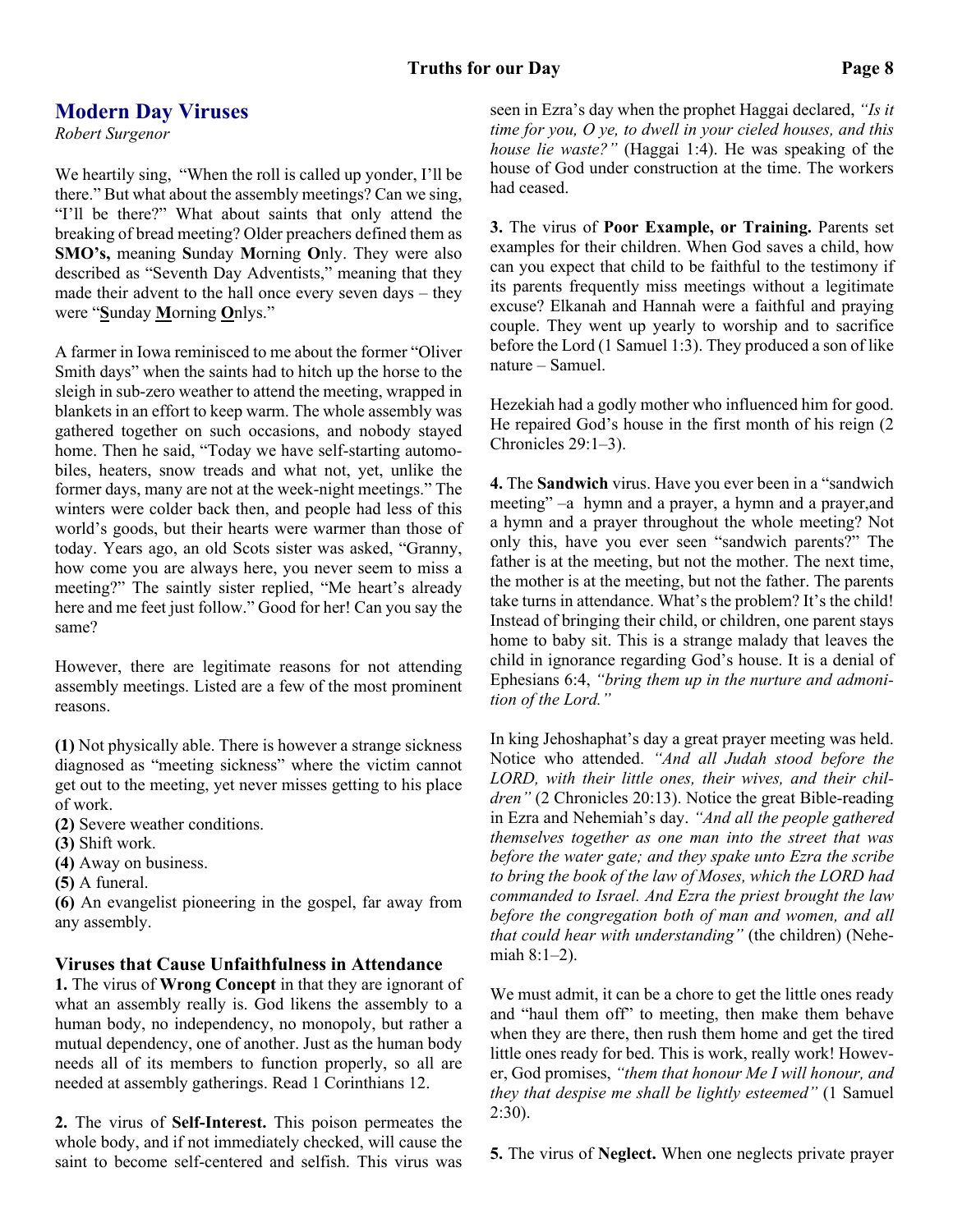and reading the Word of God, this virus goes to work and produces coldness of heart. It is amazing what excuses a cold heart can produce for not attending meetings, such as, tiredness, an itchy nose, slight physical pain, a cut finger, or even "the dog needed a walk." The wise man said, *"The backslider in heart shall be filled with his own ways"* (Proverbs 14:14).

**6.** The **Petty Grudge** virus. "If so and so is there, I'm not going!" That doesn't say much for Peter's analysis, by the Spirit, of a born again child, does it? *"Wherefore laying aside all malice, and all guile, and hypocrisies, and envies, and all evil speakings"* (1 Peter 2:1). The word "laying aside" is in the aorist participle and should read, "Having laid aside," showing that this is not an exhortation, but an established fact. To maintain a grudge against another child of God throughout an entire lifetime, would make one wonder if that person was saved at all. Can you picture a "saint" entering a hall, then noticing another saint unexpectedly present who they have a grudge against and their feeling is so bitter against that saint, that they make a quick exit and go back home? It has been done and one wonders, who did the fleeing person come to meet in the first place. He couldn't have come to meet the Lord, for the Lord was there, yet he fled.

**7.** The virus of **Discouragement.** Ah dear saint, be aware of this virus for it lurks everywhere, seeking to enter the heart. It is strange the action some saints take when discouraged, for that is when we need the company of God's people the most. Yet, that is when some who have this virus stay at home. Are you discouraged because of trouble in the family, trouble in the assembly, or perhaps trouble in the work place? Let me tell you of a discouraged man's words that you have often sung. This man was born in County Down, Ireland. His fiancee drowned on the very eve of their wedding. He was saved through this. In 1845 he sailed for Canada. Due to ill health he returned to Ireland in two months. Two years later, he returned to Canada to take up a teaching post. Later he became a private tutor to the children of a military captain. Again he became engaged to a 23-year old, only to have her become very ill and die. He became a victim of severe depression and declining health. In Port Hope, Ontario, he managed a small dairy and became known as the local "Good Samaritan" – helping others, giving them food and clothing. He wrote a poem to his mother to comfort her in a serious illness. Ten years after he left Ireland he sent this poem to her. A friend, upon seeing the poem, asked him, "Who wrote these beautiful words?" He replied, "The Lord and I did it between us." The man who wrote that poem was Joseph Scriven, and the poem goes like this:

"What a Friend we have in Jesus, All our sins and griefs to bear! What a privilege to carry Everything to God in prayer! O what peace we often forfeit, O what needless pain we bear! All because we do not carry Everything to God in prayer."

There's the solution to discouragement my fellow-believer. In closing let me mention:

#### **The Sad Result of Willfully Missing Meetings**

**1.** It deprives one of the fellowship they could have enjoyed.

**2.** It can discourage those who do attend.

**3.** It detracts from the testimony of oneness.

**4.** It defeats the purpose of ministry. How can one learn if they are not there?

**5.** It deadens the conscience of guilt. Each time one misses, it makes the next time easier to miss.

**6.** It delights the devil – for it can weaken the testimony that he hates.

**7.** It diminishes the strength of the assembly.

**8.** It destroys one's own spiritual growth.

**9.** It demonstrates a carnal attitude.

**10.** It denies what one professes – to be in fellowship, which means "partnership."

**11.** It diminishes the weight of one's person in the eyes of the faithful. His prayers and his preaching carry little weight. As the late David L. Roy once said, "The man in the message is worth more than the message in the man."

In view of all that has been said, may the Lord help us, by His grace, to be *"stedfast, unmoveable, always abounding in the work of the Lord, forasmuch as ye know that your labour is not in vain in the Lord"* (1 Corinthians 15:58). Amen and amen!

#### **The Backslider's Theme Song**

"I lived for myself, for myself alone. For myself and none beside. Just as if Jesus had never lived And as if He had never died."

Miss Frances Ridley Havergal was born in Astley, England, December 14, 1836, and wrote this beautiful consecration hymn on February 4, 1874. She died in Wales on June 3, 1879, at the age of forty-three and was buried at Astley. On her tombstone is engraved, as she herself wished, her favorite text: *"The blood of Jesus Christ His Son cleanseth us from all sin."*

Take my life, and let it be Consecrated, Lord, to Thee. Take my moments and my days; Let them flow in ceaseless praise.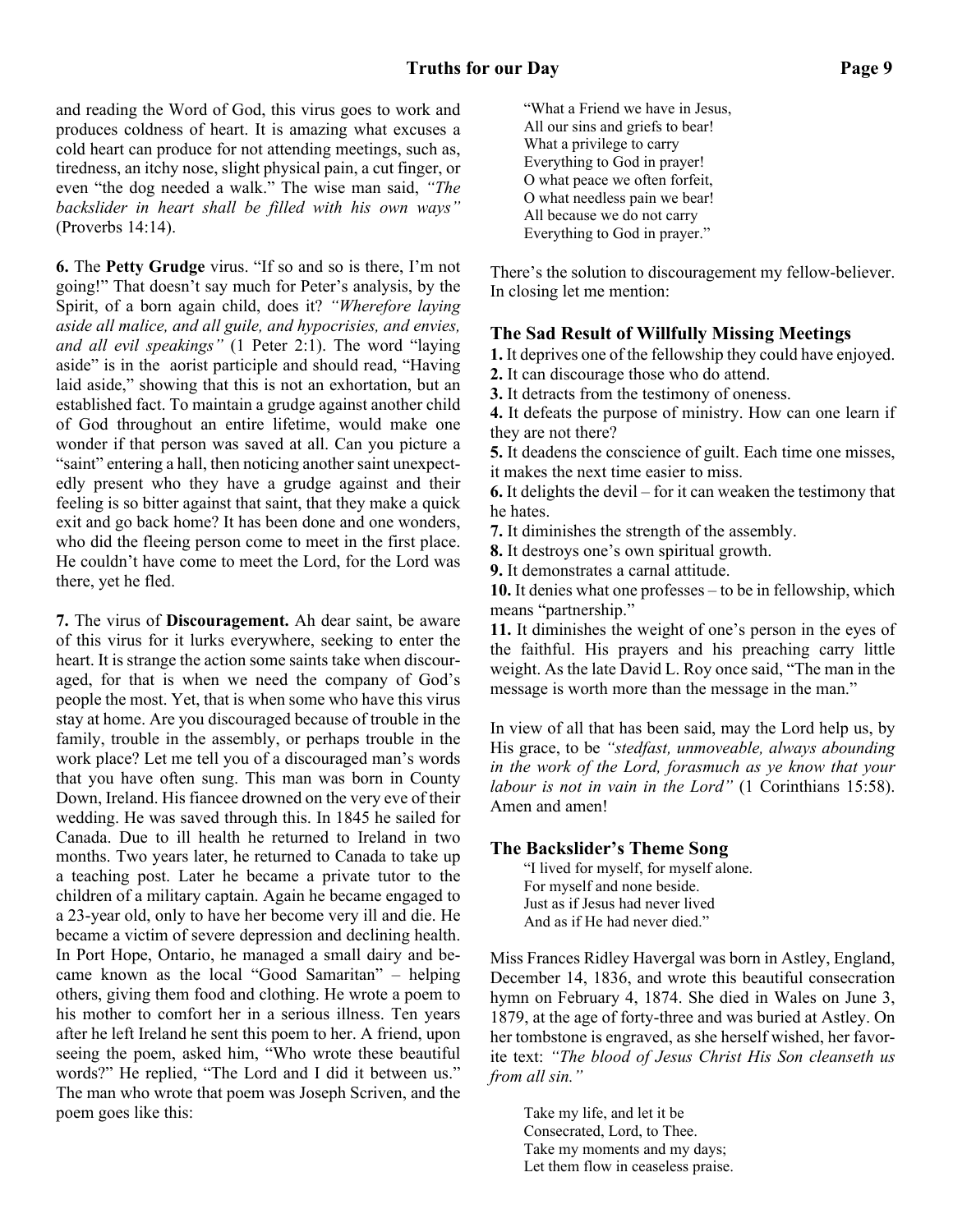Take my hands, and let them move At the impulse of Thy love. Take my feet, and let them be Swift and beautiful for Thee.

Take my voice, and let me sing, Always, only, for my King. Take my lips, and let them be Filled with messages from Thee.

Take my silver and my gold; Not a mite would I withhold. Take my intellect, and use Every power as Thou shalt choose.

Take my will, and make it Thine; It shall be no longer mine. Take my heart, it is Thine own; It shall be Thy royal throne.

Take my love; my Lord, I pour At Thy feet its treasure-store. Take myself, and I will be Ever, only, all for Thee.

Can we sing this hymn truthfully, as she did?

If the sufferings of Christ, who humbled Himself and became obedient unto death—the death of the Cross, be much in my heart, I shall see my worst enemy to be pride, especially pride of wisdom, and pride of righteousness. I shall charge my soul, as did the king of Syria his captains: "Fight neither with small nor great, save only with the king of Israel." In my soul's warfare let pride be subdued, and every other sin is held in chains. The contract of the contract of the contract of the contract of the contract of the contract of the contract of the contract of the contract of the contract of the contract of the contract of the contract of the

#### **Christ on the Throne**

*J. R. Caldwell*

Read with me a few passages in the Epistle to the Hebrews which direct our hearts to the Lord Jesus Christ on the Throne of Glory. Heb. 1:3: *"When He had by Himself purged our sins, sat down on the right hand of the Majesty on high."*

#### **The Sin-purger on the Throne**

We have here before us, at the outset of this epistle, the Lord Jesus as the risen and glorified One. He is seen here seated on the right hand of the Majesty on high. But He is there in a certain character, viz., as the One who has purged our sins. That is the very first aspect in which, as believers, we were made to know Him. He took our place, took our guilt upon .Him, became answerable for our transgressions, and by His own blood made a cleansing (or purging) of them all. It is the very same expression that we have in Rev. 1:5: *"Unto Him that loved us, and washed us from our sins* (made a purging of our sins) *in His own blood."* It is well for us to seek to make it the habit of our souls to look up to the throne of God and to discern there the One who purged all our sins.

To be on the throne is to be in the place of highest authority; as He said before He left the world, "*All authority is given unto Me in Heaven and on earth"* (Matt. 28:18). The One who was crucified is now in the place of power, and what an immense fund of grace, strength, and blessing is there for us in Him! Authority over angels, over the powers of darkness, over the affairs of the world, over the winds and the waves all authority in Heaven and on earth is committed to the One who loved us and bore our sins.

Then notice how perfect must be that work, how perfectly accomplished, how thoroughly finished and completed! He became answerable for our sins on the Cross. He was forsaken by God as the Sin-bearer. He was delivered for our offenses; and that word delivered means, one that was taken and delivered up into the hands of justice to bear the sentence, whatever it be. *"He was delivered for our offenses,"* and therefore God in His inflexible righteousness forsook Him. But *"when He had by Himself purged our sins,"* He *"sat down on the right hand of the Majesty in the heavens,"* and there He has been ever since, ordering all things, controlling all things. *"Head over all things to the Church which is His body"* (Eph. 1:22) ; so that He can make *"all things work together for good to those that love Him"* (Rom. 8:28); so that we might glory in the tribulations He permits and sends, so that in those very things that seem against us we can learn the most blessed lessons.

What a beautiful opening for a book—sin-purged, and the Sin-purger on the throne!

#### **The Victor on the Throne**

Heb. 2:5: *"For unto the angels hath He not put in subjection the world to come, whereof we speak."* That is the world which shall be ordered and. blessed after this dispensation is past. *"But one in a certain place testified, saying, What is man, that Thou art mindful of him? or the son of man, that Thou visitest him?"* (v. 6). This is a quotation from the 8th Psalm. *"Thou madest him* (that is, Adam) *a little lower than the angels: Thou crownedst him with glory and honour* (that is, Adam)*, and didst set him over the works of Thy hands"* (that is, Adam) (v. 7). *"Thou hast put all things in subjection under his feet. For in that He put all in subjection under him, He left nothing that is not put under him. But now we see not*